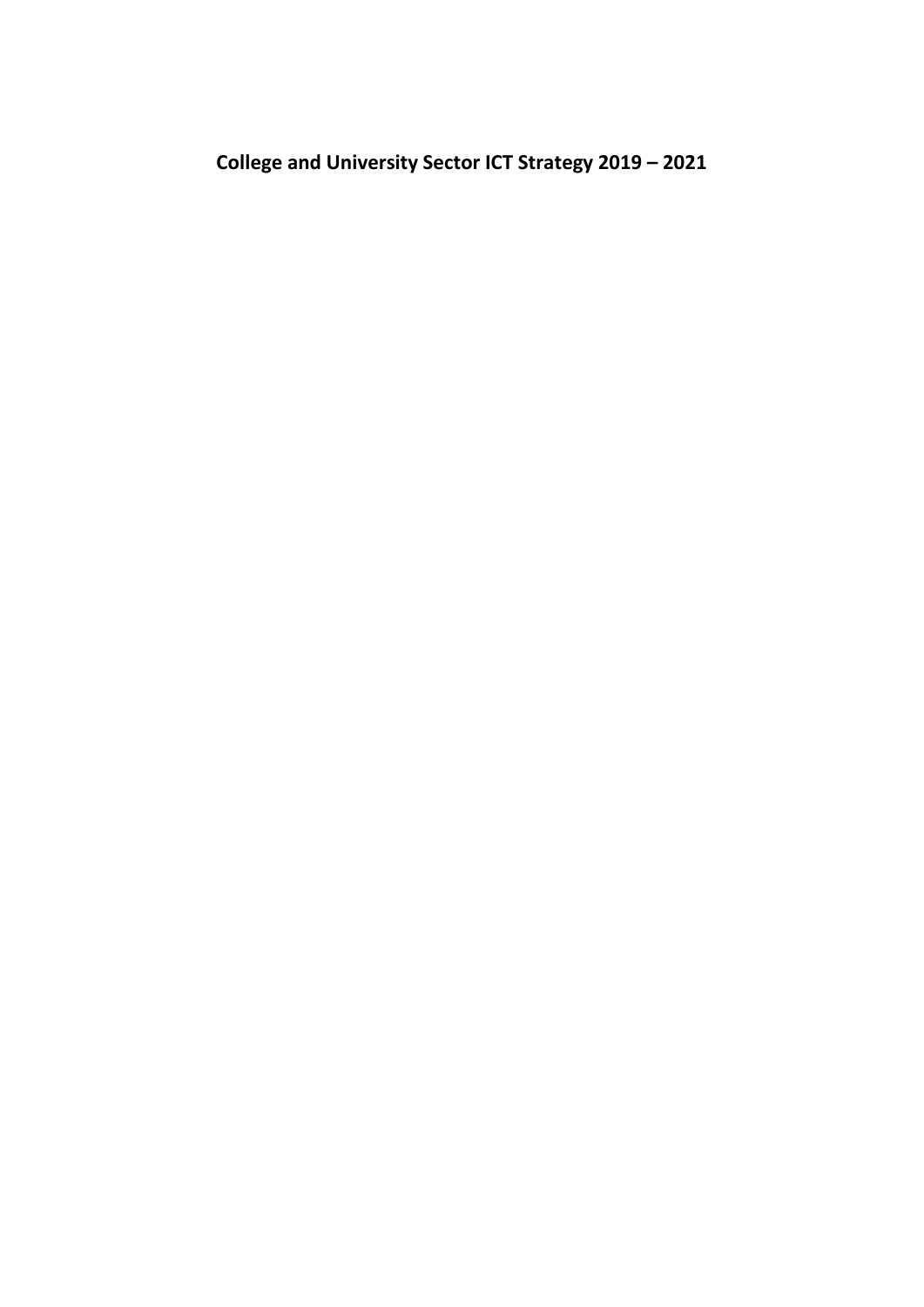# **Foreword from Co-chairs of the ICT Oversight Board**

This ICT Strategy is a result of large scale collaboration and consultation within the Scottish college and university sector. I encourage you to read and use this document in your institutions, especially in a time where the demand for IT, technology and digital innovation are increasing, but pressures on IT and operational costs are very demanding. A strategy such as this can help focus your internal priorities, provide ideas and helpful insight. There are many areas where sector-wide services, shared services, best practice and other collaborative approaches should be considered. This document talks about key areas you should consider within your own strategy and gives examples and ideas of some collaborative, best practice and sector shared services you may want to consider. One of the true strengths of the college and university sector lies in its ability to cooperate. I hope you find this Sector ICT strategy of assistance.

### **Gavin McLachlan**

**Chief Information Officer and Librarian to the University of Edinburgh**

Scotland's future investment in economic development, research and inclusive growth will be determined by, amongst other things, how we take forward investment, awareness, accessibility and enabling digital. Digital in all its forms: data management, skills development, sustainable infrastructure, cyber security, pragmatic shared services and most importantly, a digital learner journey available and enjoyed by all. Scottish tertiary education, its universities and colleges, has a fantastic opportunity to lead the development and understanding of digital for all ages and abilities. Through collaborations and partnerships, through innovation, improved productivity and efficiencies, our sector can be leaders – we can already evidence fantastic examples and case studies of effective and innovative ICT solutions where the whole is so much more impressive than the parts.

This Sector ICT Strategy sets out a collaborative and interdependent approach with key objectives as to how we can and will work together for economic development and innovation, to improve our public services, keep data management effective, simple and safe, target appropriate investment with a sustainable infrastructure and invest in future generations through digital participation and inclusion. This three year strategy sets out a clear digital path for the future of our sectors, our students and our staff, and ultimately will benefit the economic growth of Scotland.

**Dr Ken Thomson**

**Principal and Chief Executive, Forth Valley College**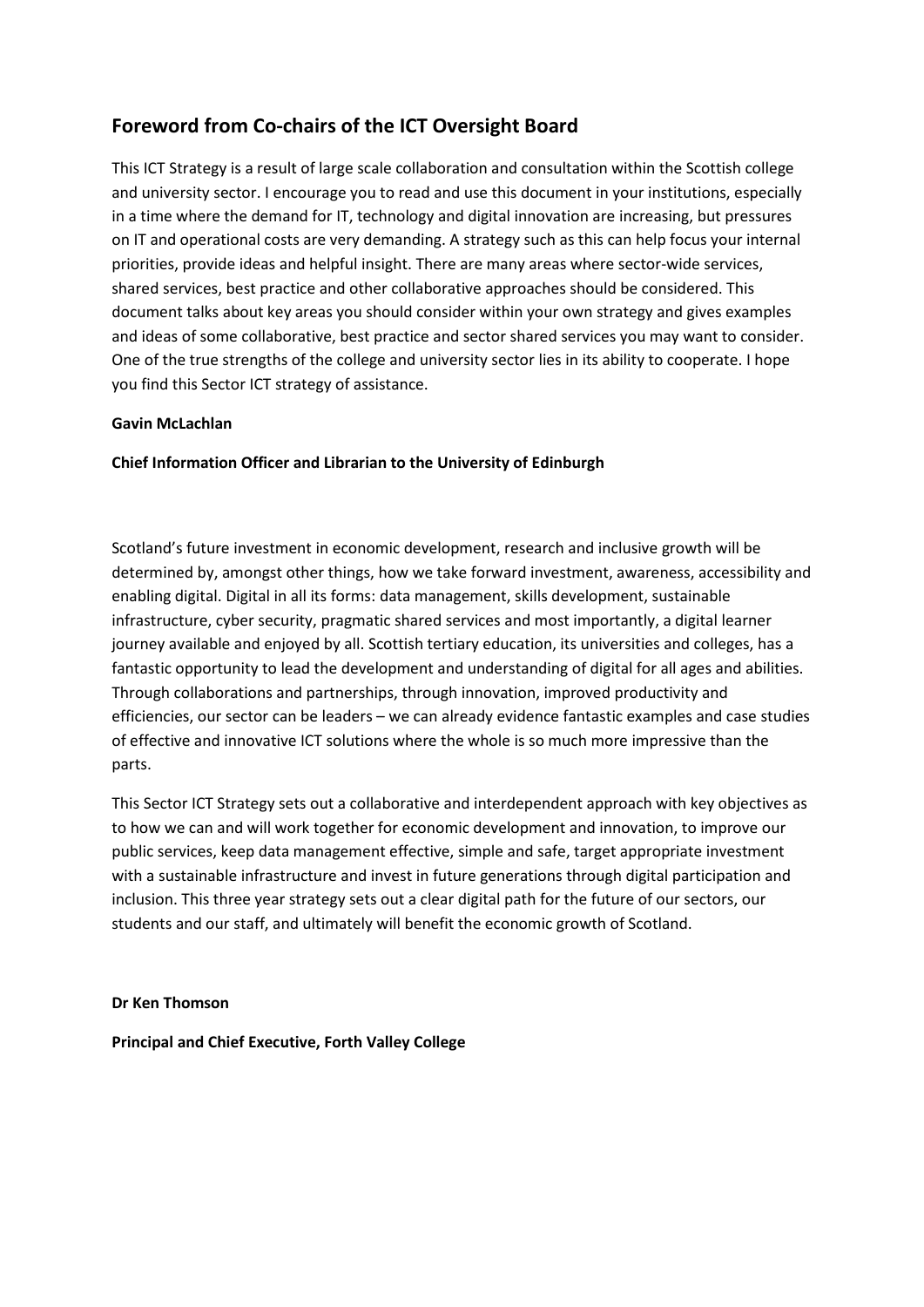#### **Introduction**

- 1. This Strategy has been developed by the Further and Higher Education ICT Oversight Board, which oversees national level actions and collaboration on ICT, working with Jisc, UCSS-ISSC and others.
- 2. The focus of this strategy is on activities or services which may be best organised or procured at a national level. These can include infrastructure, collections, advisory and production services. Colleges and universities have diverse academic profiles, local contexts and campus infrastructures, and have autonomy in all aspects of their ICT operations. Participation in any sectoral or national service is on a voluntary basis.
- 3. The aims of this Strategy (and of *Realising Scotland's full potential in a Digital World*, published in March 2017) cannot be achieved by ICT departments working alone. In many cases a whole institution approach is required.
- 4. Service quality, security and accessibility are key. Improvements in ICT efficiency and productivity should be enabling, and include improved responsiveness, personalisation and usability.
- 5. This strategy supports and aligns with: the work of USET, SFC's International Strategy, the 10 Year Infrastructure Strategy, and the work of the joint SDS/SFC Skills Committee (including related bodies like the Digital Skills Partnership).
- 6. Our priority focus is on the contribution of universities and colleges to digital skills, research and knowledge exchange for Scotland's economy. At the same time we will continue to seek improvements and efficiencies from more co-ordinated procurement and deployment of ICT resources.

## **Section 1: Skills**

- 7. This section addresses two broad skills challenges: the overall supply of people with the right digital skills, and frameworks for those skills in a context of rapid change.
- 8. *Realising Scotland's full potential in a Digital World* estimates that 12,800 additional digital skills roles are needed each year, and has established a Digital Growth Fund<sup>[1](#page-2-0)</sup> to offer loans to companies who wish to develop the digital skills of their staff in areas such as cyber security, data analytics and software engineering. SDS is supporting Graduate Level Apprenticeships (SCQF levels 10 and 11) as pathways in IT and cyber-security.
- 9. The pace of ICT development and skills shortages in key areas is making it increasingly challenging for institutions to recruit ICT staff<sup>[2](#page-2-1)</sup>. This makes it important for universities and colleges to invest in CPD and changing job roles, especially in emerging areas like Cloud architecture, security and contract management. The HE Academy report (Whose job is it

<span id="page-2-1"></span><span id="page-2-0"></span><sup>&</sup>lt;sup>1</sup> <https://news.gov.scot/news/increased-funding-for-digital-skills>

<http://www.ucea.ac.uk/en/publications/index.cfm/hews2017>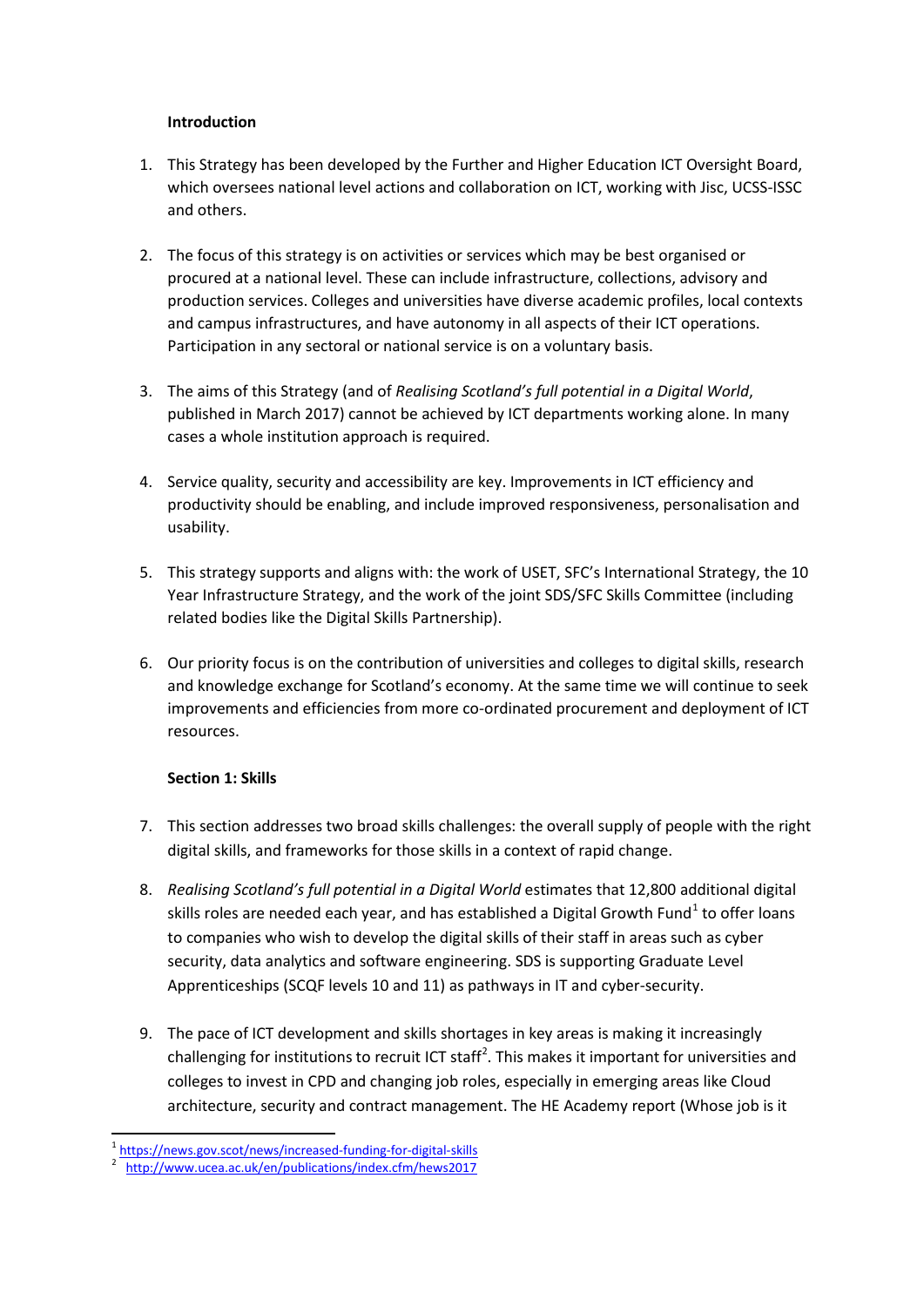anyway?<sup>[3](#page-3-0)</sup>) and SFC's Gender Action Plan<sup>[4](#page-3-1)</sup> note a continuing gender imbalance in IT roles, with significant under-representation (<25%) of females on computer science courses.

- 10. Digital literacy is now an essential component of life-long learning. This includes specific ICT skills and a broader skill-set, relating to personal and cyber-security, information literacy and digital skills for effective teaching and learning. Everyone needs to be able to work smarter at a distance; to discover, collaborate, create and manage data, and to understand how to use, share, re-use and publish onto the open web.
- 11. Beyond this is a diverse range of ICT specialisms which people pursue as personal or professional development. Universities and colleges can support this by providing open systems and educational resources for training, and via an aspirational culture of skills development achieved through formal and informal processes.
- 12. Digital Capability Frameworks (from Jisc<sup>[5](#page-3-2)</sup>, UCISA, ALT and SFIA) enable benchmarking and setting objectives for digital skills. There are also various well-defined digital competency frameworks for learners (in the UK and from the EU) for 'educational citizenship'. It would be useful to adopt a model that can be used across life-long learning as a vehicle for driving staff and learner development.
- 13. Scotland's established staff networking groups (UCISA, HEIDS, SCIL, ALT, SCURL, SCONUL, etc) are well-placed to consider the CPD implications of changing job roles, and whether there is scope for nationally co-ordinated provision.

- share information on ICT vacancies in colleges and universities;
- promote equality and diversity and address the issues identified in the Gender Action Plan;
- share effective approaches to developing cyber-security and digital literacies;
- consider the potential role of skills frameworks (e.g. SFIA, D-DAT, C-MALT) in benchmarking and setting CPD objectives;
- work towards a set of common definitions for digital skills in Scotland, drawing on existing frameworks for digital literacy for learning, life and work;
- provide opportunities for apprenticeships, interns, and collaboration with academic projects;
- $\cdot$  support the use of open licences to share digital skills and training resources and consider adopting the Open Scotland Declaration (to put the sharing of publiclyfunded learning materials on the same open footing as publicly-funded research), and
- \* explore the scope for nationally co-ordinated CPD for both end-users of common systems and for Digital / ICT professionals.

<sup>-&</sup>lt;br>3

<span id="page-3-0"></span><https://www.heacademy.ac.uk/knowledge-hub/whose-job-it-anyway> 4 [http://www.sfc.ac.uk/web/FILES/Corporate\\_publications\\_SFCCP052016\\_GenderActionPlan/SFCCP052016\\_Gender\\_Action\\_Plan.pdf](http://www.sfc.ac.uk/web/FILES/Corporate_publications_SFCCP052016_GenderActionPlan/SFCCP052016_Gender_Action_Plan.pdf)

<span id="page-3-2"></span><span id="page-3-1"></span><sup>5</sup> <https://www.jisc.ac.uk/rd/projects/building-digital-capability>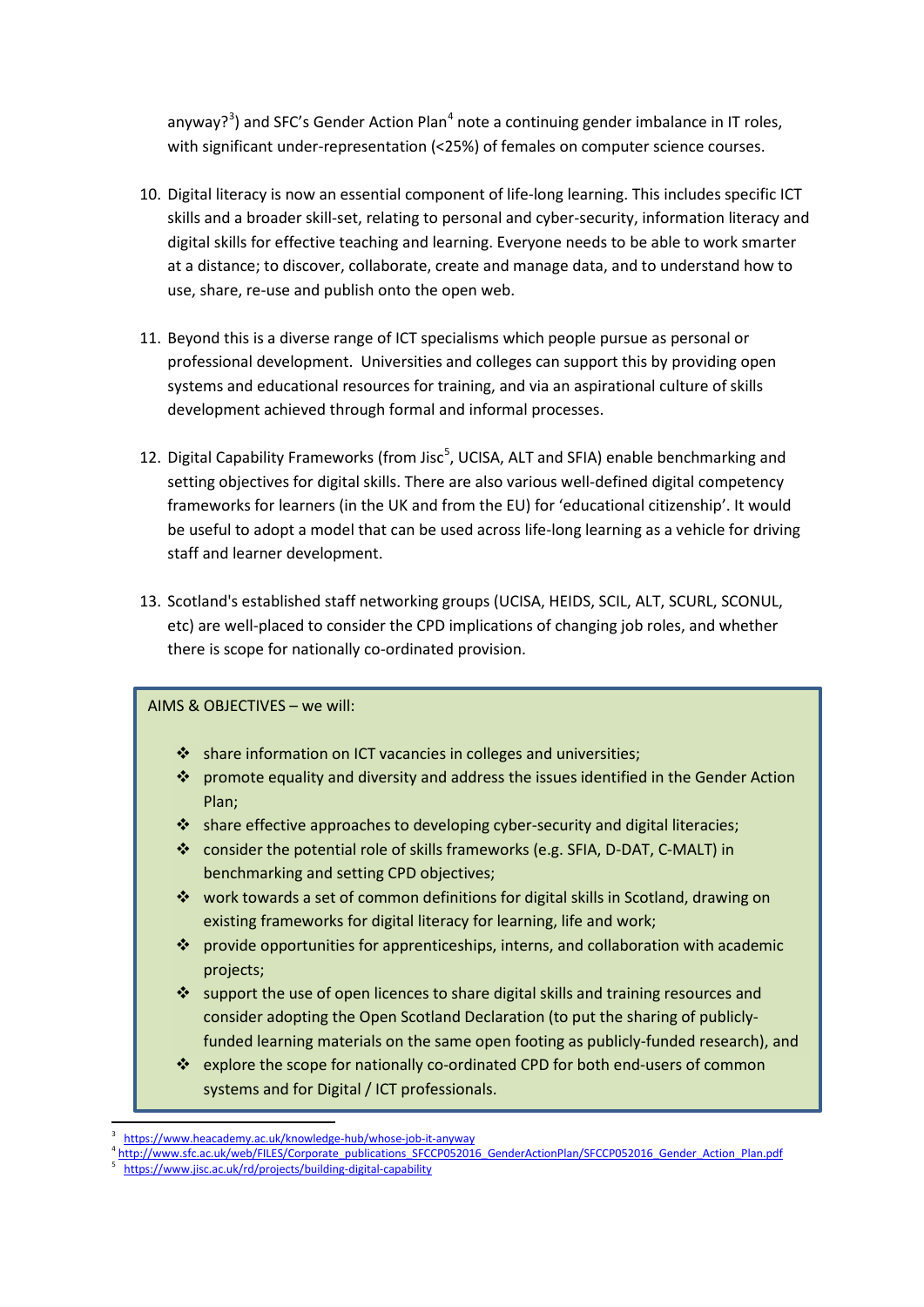#### **Section 2: Economic Development and Innovation**

- 15. Universities routinely translate their world-class research into economic and social benefits for Scotland, collaborating with businesses and others to enhance innovation across Scotland's key economic sectors. Universities and colleges also see great opportunity to contribute to economic development by catalysing inward investment and City Deals. The development of productive links between business and academia in areas like Big Data, Digital Health and the Internet of Things will play an increasingly significant role in realising Scotland's international trade ambitions.
- 16. Disruptive technologies (including virtual reality, artificial intelligence, augmented reality and foundational technologies like blockchain) are already changing the world of work and present risk and opportunity to established organisations. Universities help to keep Scotland at the cutting edge by supporting research and knowledge transfer in these technologies. They are not immune from pressures to transform and re-engineer their operations to remain competitive, and must seek to be early adopters of these technologies.
- 17. Universities and colleges also play a critical role in economic development by helping students to start digital business ventures, providing space, support and advice for growing companies. Notable successes in digital student spin-outs can be seen in areas like Robotics and Cyber-security.
- 18. Universities and colleges also play significant local civic roles. To support this, IT Services need to be outward-looking and support local partnerships and businesses to develop their digital skills. Examples of this are the STEM Hubs, which will help to deliver Developing Scotland's Young Workforce.
- 19. Our national infrastructure (e.g. Janet & SWAN) must continue to enable these diverse activities, which increasingly take place outwith the physical campuses of the institutions.

- $\cdot \cdot$  maintain secure environments whilst opening up services as far as possible to engage and support the public, and to explore new and disruptive technologies;
- $\cdot$  support the training of business and local communities through the Digital Participation Charter and STEM hubs;
- add transformational value to established businesses through technology transfer;
- support digital start-ups through IT services, physical space, training and mentoring; and
- encourage communities to make the best use of our open research and open learning content.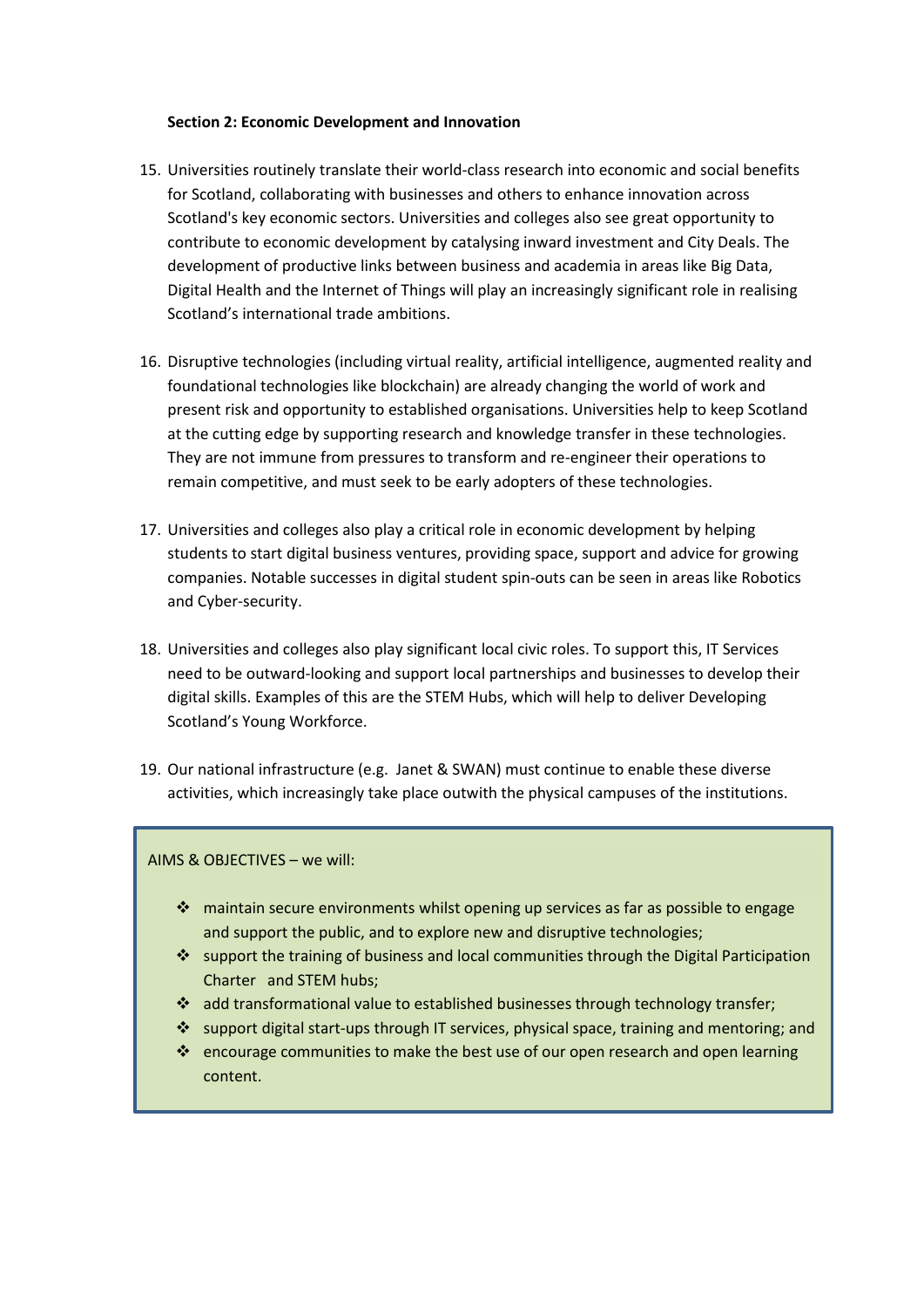#### **Section 3: Digital Public Services**

- 20. *Realising Scotland's full potential in a Digital World* set out a vision for seamless public services which enable easy access and collaboration across organisations. Universities and colleges are well-advanced in offering services online using national authentication to enable access to students and staff from other institutions. More could be done to enable access to other users, such as providing training to NHS staff, working with schools, and providing services to the public.
- 21. Accessibility can be improved by making more services consumable on any device, and by implementing integrated identity management and roaming services (Eduroam, GovRoam) across public sector providers. Use of the National Entitlement Card could be expanded. Agreed access protocols and platforms will enable universities and colleges to deliver CPD and learning seamlessly in partnership with the NHS and other organisations.
- 22. Digital can transform learning environments to enable learners to access different types of learning opportunities and materials that are best suited to their goals and learning styles. We need to understand the ongoing costs of sustaining such environments.
- 23. Some trends are driving a reduction in the physical size of the IT estate. SaaS and IaaS offer advantages in increased efficiency and ease of management, and for some institutions the growth of BYOD is reducing the need for large scale PC labs. However many students will still require institutions to provide a PC, and BYOD introduces additional information security threats that need to be considered. Over time these changes might offer scope to reduce the physical footprint of ICT infrastructure on college and university campuses, and enable change of use of some space.
- 24. The SFC's Capital Policy Framework reviews sectoral capital investment needs over the medium to long term. We recognise the continuing challenge to maintain the sector's estate and facilities with current levels of funding. Indeed, not updating/upgrading ICT presents several risks (e.g. to security, and student engagement), particularly as the 'network edge' grows. There is a need to better understand sector investment needs and service design options.
- 25. In 2014 we established the Universities and Colleges Shared Services Information Services Catalyst (ISC), to scope and offer shared IS services to institutions, through the mechanism of a cost-sharing group. To date, hosted VLE, a cross-sector online Digital Skills Training Register and Chief Information Security Officer shared services have been established. Future priorities are likely to be data storage, and shared staff capacity for enterprise architecture and data protection.
- 26. We will continue our pragmatic focus on shared service opportunities in order to make best use of scarce resources and deliver services most efficiently across the HE/FE sectors. We will also seek to increase the sector's influence on re-sellers to improve supplier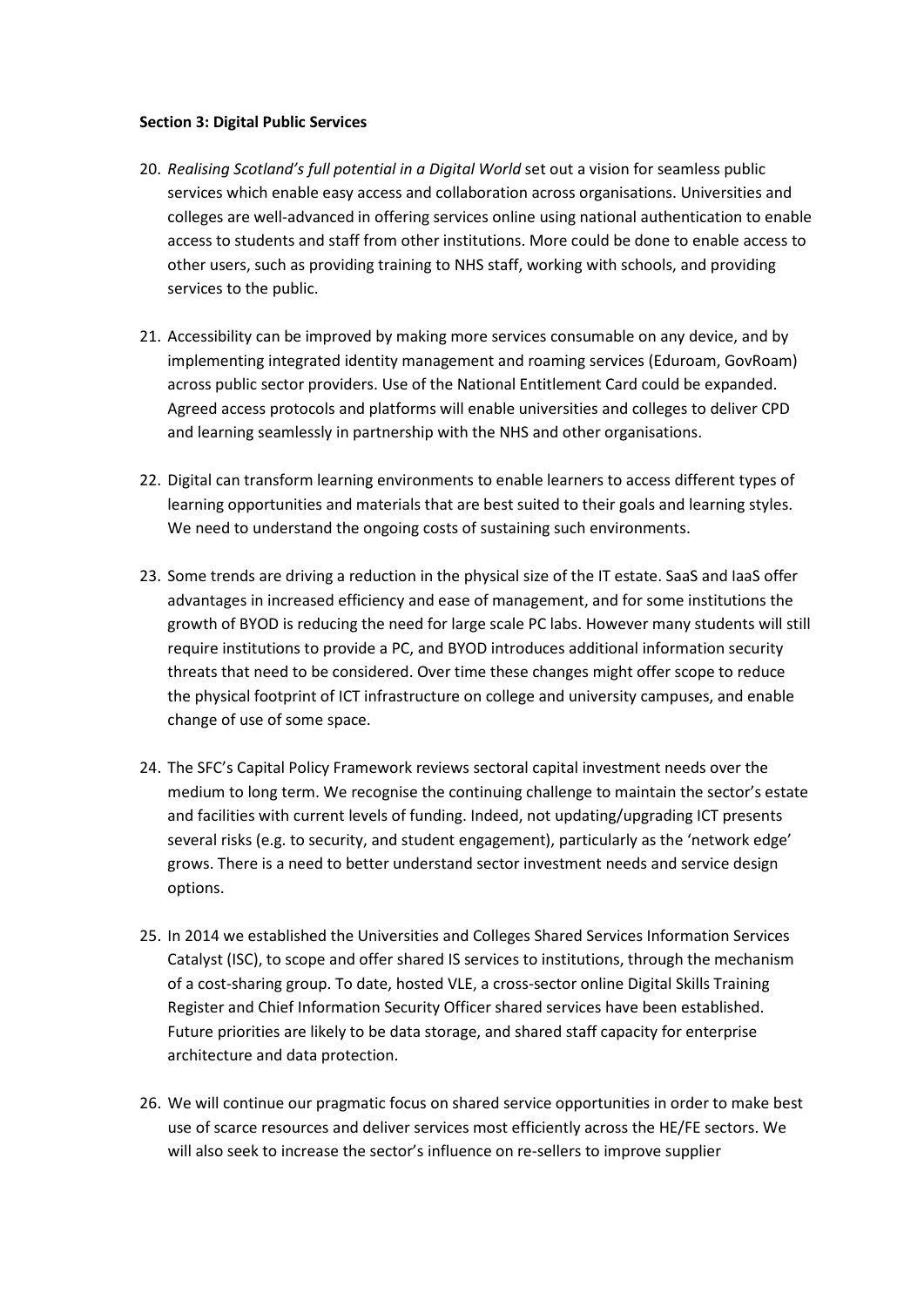management, and the nature of service offers to colleges and universities (e.g. on SAAS, and browser-based applications requiring no local client).

# **Aims/Objectives** AIMS & OBJECTIVES – we will:

- $\div$  improve user mobility and service accessibility by making more services consumable on any device, implement integrated identity management and roaming services;
- $\cdot \cdot$  increase the use of common access protocols to deliver seamless services for staff. students and other users;
- consider hosting Collaborative Catalyst resource within UCSS to explore opportunities for shared services and to explore and assist in other collaborative endeavour that will enhance the quality or efficiency of digital services;
- $\cdot \cdot$  refine the roadmap of priority shared services to be explored by ISC over the next 5 years (likely to include project management, enterprise architecture and business improvement services); and
- $\cdot \cdot$  estimate the potential scale of opportunity and set an aspirational target for the 10 year sector Infrastructure Strategy, highlighting the transformative potential of digital to improve quality and deliver an excellent student experience, whilst enabling change of use of parts of the physical estate.

#### **Section 4: Data**

- 27. Key sectoral challenges around data include reducing complexity and inefficiency in the processing of student data, and using data to better support learners. The HESA Data Futures work, and its commitment to open data by 2020, will make the handling and re-use of data more efficient and improve the evidence base for decisions and student support.
- 28. As part of its work on data and analytics, Jisc has created a secure Learning Data Hub to hold institutional data including student records data. The Learning Data Hub will support multiple tools and layers to be built on it, starting with learning analytics aimed at improving student retention and attainment by improving the support offered by institutions. It includes an app for students to allow them to maximise their learning potential by tracking their learning activity. Once completed, Jisc will move onto the next phase which could include creating dashboards for multiple purposes, including returns to statutory bodies and new ways of processing and reporting on course applications.
- 29. Jisc's work could also support the Scottish Government's objectives for more efficient and informed Learner Journeys. In a future where students will engage in learning with a wide range of providers throughout their lives, it will be increasingly important to enable data to travel with the learner, to support their reflective lifelong learning, and inform both course provision and learner choice, supporting a personalised learner journey. It should also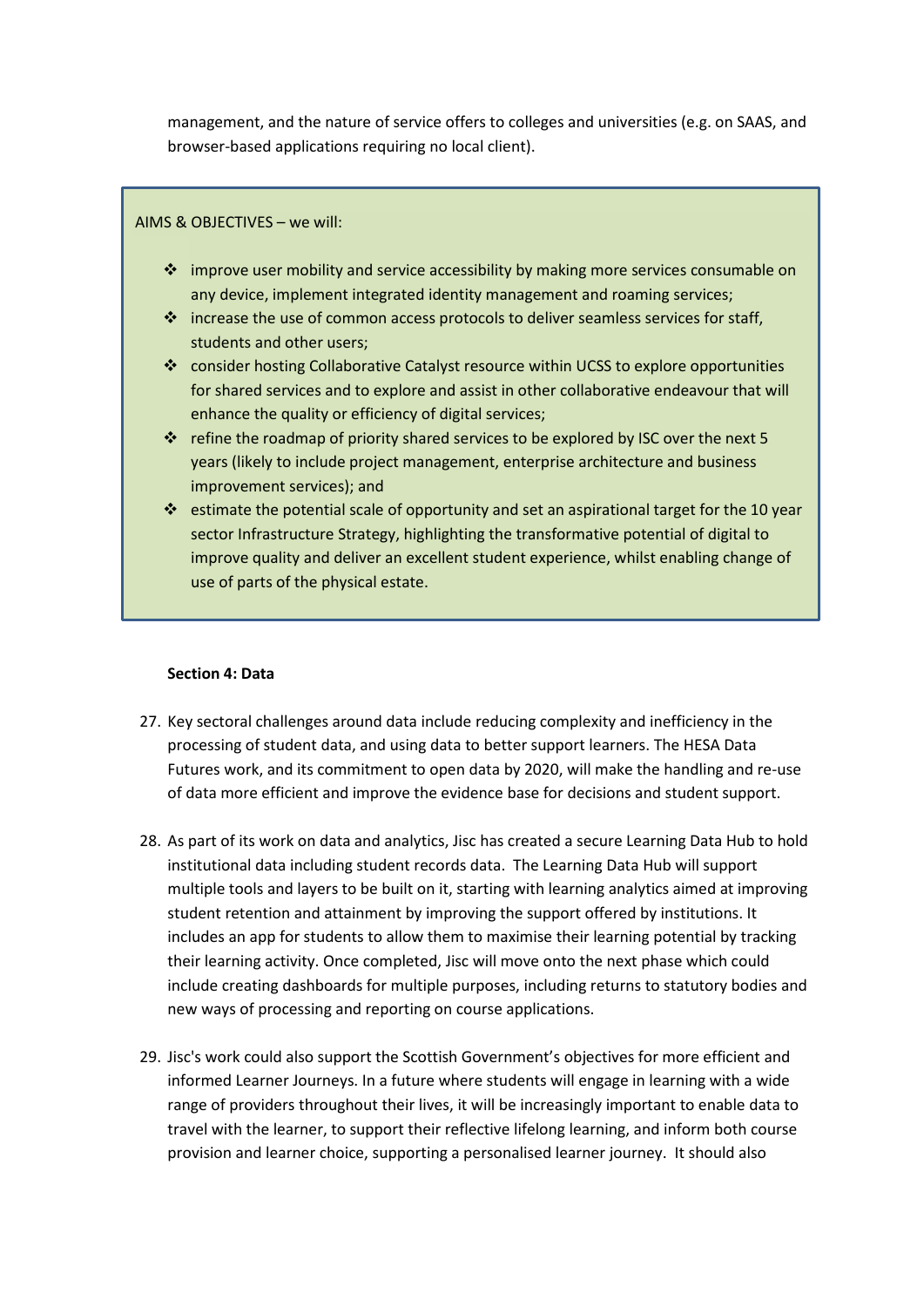improve transitions and support. It will be important to consider the progress of Jisc's learning data hub and its potential application to the Learner Journey agenda.

30. Significant efficiencies could be achieved by improving the portability of student records, promoting the wider use of sector data standards by Government agencies to reduce the burden on institutions, and exploring the potential of Blockchain technologies.

## 31. We could also develop our use of non-personal public data for broader societal benefits (e.g.  $\overline{A}$ IMS & OBJECTIVES – we will:

- 32. The General Data Protection Regulation (GDPR) comes into effect on 25 May 2018 and puts capitalise on the Jisc and HESA Data Futures work around a unique student identifier, indata subject rights at the forefront and emphasises that data subject continue to the forefront and processing, and open data;
	- $\clubsuit$  promote the use of common data standards to improve the portability of student is an EU citizen or not, and to data concerning and to data concerning and EU citizen processed outwith the EU information
	- $\clubsuit$  review use of other sources (e.g. Linkedin) of data on student skills and achievement work with IS Service Catalyst to investigate the feasibility of a shared Data Protection the requirements. There are a number of  $k$  changes that might affect that might affect the provision of  $\mathcal{L}$ service, and
	- $\clubsuit$  ensure that the sector un[de](#page-7-0)rstand the changes that the GDPR brings and will encourage individual universities and colleges to create appropriate action plans to be able to comply with the requirements by May 2018 and to have robust arrangements to maintain this compliance as core operational processes (see annex B).

## **Section 5: Information Security**

- 33. Scottish universities and colleges note that the Scottish Government recognises the challenges facing the sector as we address the cyber security threats facing a digitallyenabled society. Achieving the correct balance between 'openness' and effective information security controls is key to being able to drive real benefit from developing areas such as the Internet of Things, Blockchain, Artificial intelligence/machine learning and augmented/virtual reality. Nevertheless, the cyber threat is real and growing, and cyber resilience is viewed by Scottish universities and colleges as a fundamental enabler of our digital ambitions.
- 34. Scottish universities and colleges benefit from well-established security arrangements delivered nationally across the Janet core infrastructure and complemented by institutional measures. The ever changing cyber threat will continue to need increased investment in mitigating measures across the sector's shared network infrastructure, and in local, risk based, cyber controls.
- 35. The creation of a Chief Information Security Officer (CISO) shared service (delivered via UCSS-ISSC) has provided options for access to specialist advice and services for participating universities and colleges, with the expansion of dedicated teams in some universities and colleges providing additional focus.

<span id="page-7-0"></span> <sup>6</sup> <https://www.ed.ac.uk/records-management/about/external-representation/sheip>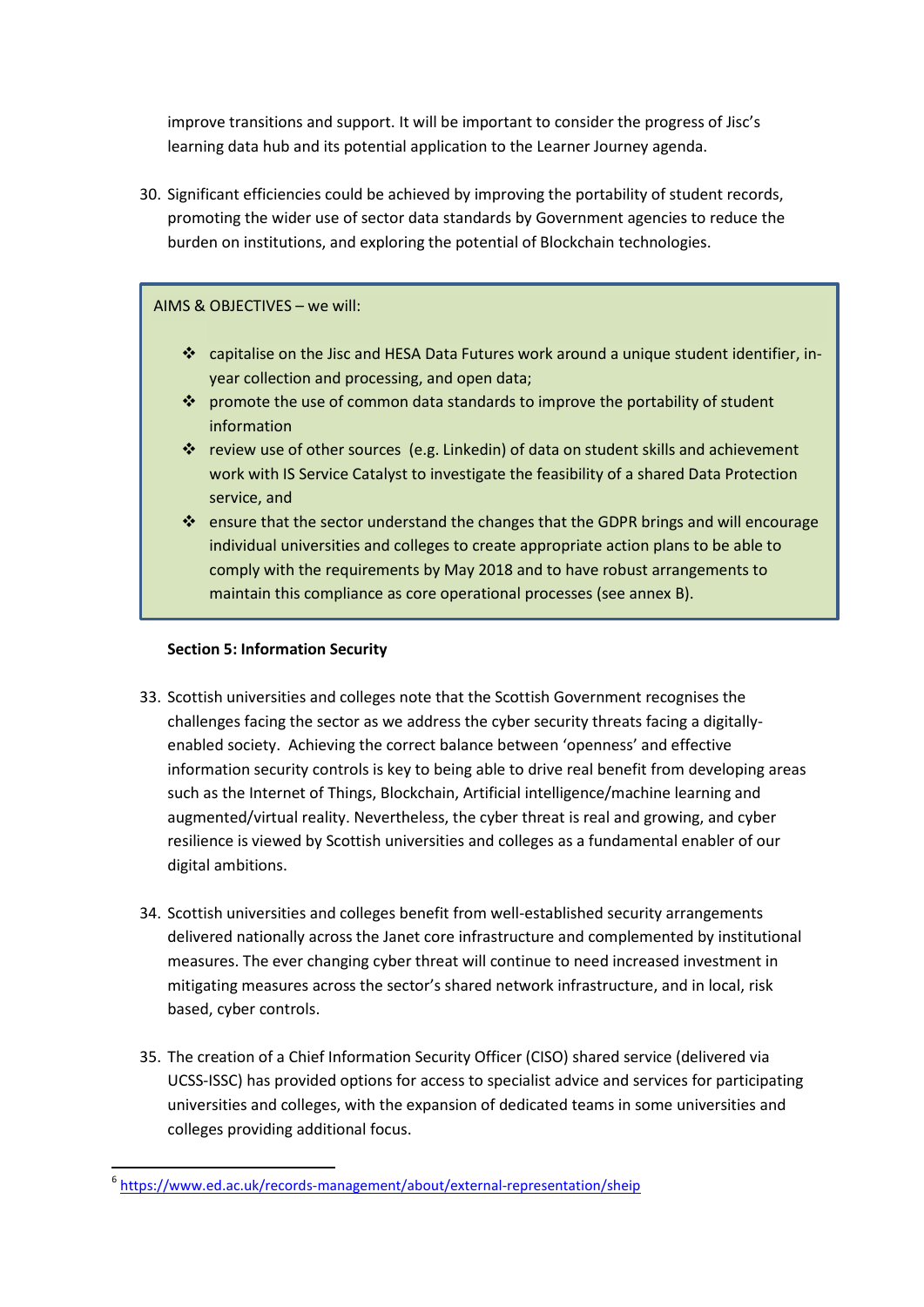36. Universities and colleges are delivering major parts of the Scottish Government's Cyberresilience strategy, drawing on areas of research excellence, growing tomorrow's cyber companies and providing training. We will continue to support an active relationship between the Scottish Informatics and Computing Science Alliance (SICSA) and the Scottish Government, aiming to act as exemplar organisations in providing safe spaces for digital services and innovation. We will actively support the development and implementation of the Scottish Government's cyber resilience action plans in learning and skills and economic opportunity.

#### AIMS & OBJECTIVES – we will:

- We will continue to work with Jisc to optimise investment in the network infrastructure to maintain its resilience to the growing cyber threat. We will develop the shared service CISO, for example to offer more tailored, on-demand services for participating institutions. We will actively support the Scottish Government's Cyber resilience agenda, including involvement in the cyber catalyst scheme (University of Edinburgh, University of Aberdeen, University of St Andrews, Fife College and Forth Valley College), and aim to optimise security arrangements at UK, Scotland and institutional levels.
- To meet Scottish and UK Government requirements to have demonstrable cyber security controls in place, we will encourage universities and colleges to align their work on cyber resilience with the Public Sector Action Plan on Cyber Resilience<sup>1</sup>, and the planned Public Sector Cyber Resilience Framework (when finalised). As part of this work, we will examine options for certification/accreditation against agreed standards such as Cyber Essentials, Cyber Essentials Plus or ISO 27001. The adoption of the controls within these schemes will enhance core cyber resilience within individual institutions and will also provide assurance to third party partners and internal users.
- We will continue to work collaboratively across the sector, and beyond, to share threat information, utilising membership of the National Cyber Security Centre, CiSP scheme, whilst leveraging the HEIDS IS network of sector contacts to share experiences and good practice guidance. Additionally, to drive further benefit across the sector, we will share training and awareness resources and exploit digital training solutions where possible. We will also encourage joint initiatives to allow sharing of costs and will foster contacts with other sectors to gather broader experiences that might benefit individual institutions or the broader sector.
- We will examine options to create a combined security operations centre, either within the sector or utilising existing public sector services, to better manage security incidents affecting multiple institutions.

#### **Section 6: Infrastructure**

37. Institutions are investing in digital infrastructure to deliver learner services on and off campus, and to enable more flexible delivery and personalisation; in short - the modern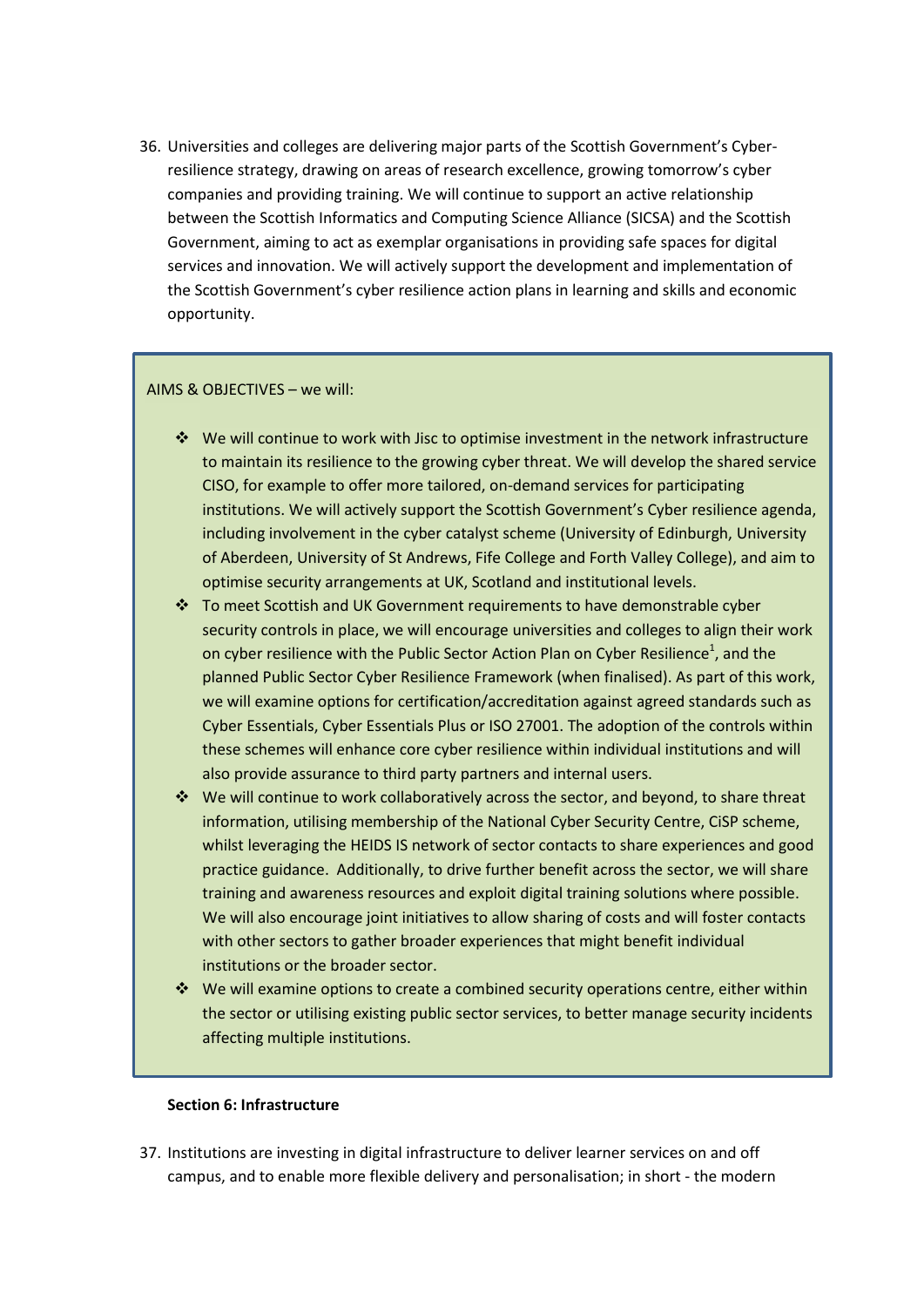digital learning experience that students increasingly expect. Enhancement of information services comes at a cost. There is little point introducing services only to withdraw them when the cost cannot be sustained. We need to better understand the costs and annual investment required to maintain quality digital learning environments.

- 38. Jisc has been a key delivery partner in developing digital services and innovation in further and higher education for over 25 years. With the continuing pressure on public funding, it is increasingly important that we achieve value for money and focus central investment on sector priorities. We will engage more closely with Jisc on the priority areas to be pursued in Scotland, taking account of complementary offerings from UCSS-ISSC and *Realising Scotland's full potential in a Digital World*.
- 39. Of critical importance to Scotland's science and innovation base is access to a world-class, scalable and secure research network, linked to other National Research and Education Networks (NRENs). We will continue to invest in the Janet backbone and regional networks to ensure the stability of the core infrastructure.
- 40. The SWAN network was established in 2014 and now provides connections for a range of public sector bodies including some of Scotland's colleges. It is helping to increase competition in the market for public sector broadband and offers scope for greater resilience in institutional network links through diverse routing. We will continue to review the SWAN service offer and seek best value for money from our investment in national network infrastructure. We will promote a vision for the future of SWAN, based more on shared ownership of the service.
- 41. We welcome the Scottish Government's plans to bring superfast broadband to 100% of premises in Scotland by 2021, with priority given to rural areas.
- 42. The Scottish Government's Data Hosting and Data Centre Strategy promotes the aggregation of demand and economies of scale. There is no shortage of supply. We will work to understand the sector's available data storage capacity, and opportunities for co-location and greater energy efficiency from data storage.

- continue to fund centrally the Janet backbone and regional networks to enable worldclass research and international collaboration;
- \* review SWAN for value for money and seek to influence the evolution of SWAN (with a view towards shared infrastructure rather than separate contracts for services),
- review the sectoral (and other public sector facilities where possible) data centre landscape to identify available ultra-low carbon capacity and promote sharing by other institutions across the HE/FE sector; and
- $\cdot \cdot$  phase out sectoral use of data centres which fall below our benchmark <sup>1</sup> for energy efficiency.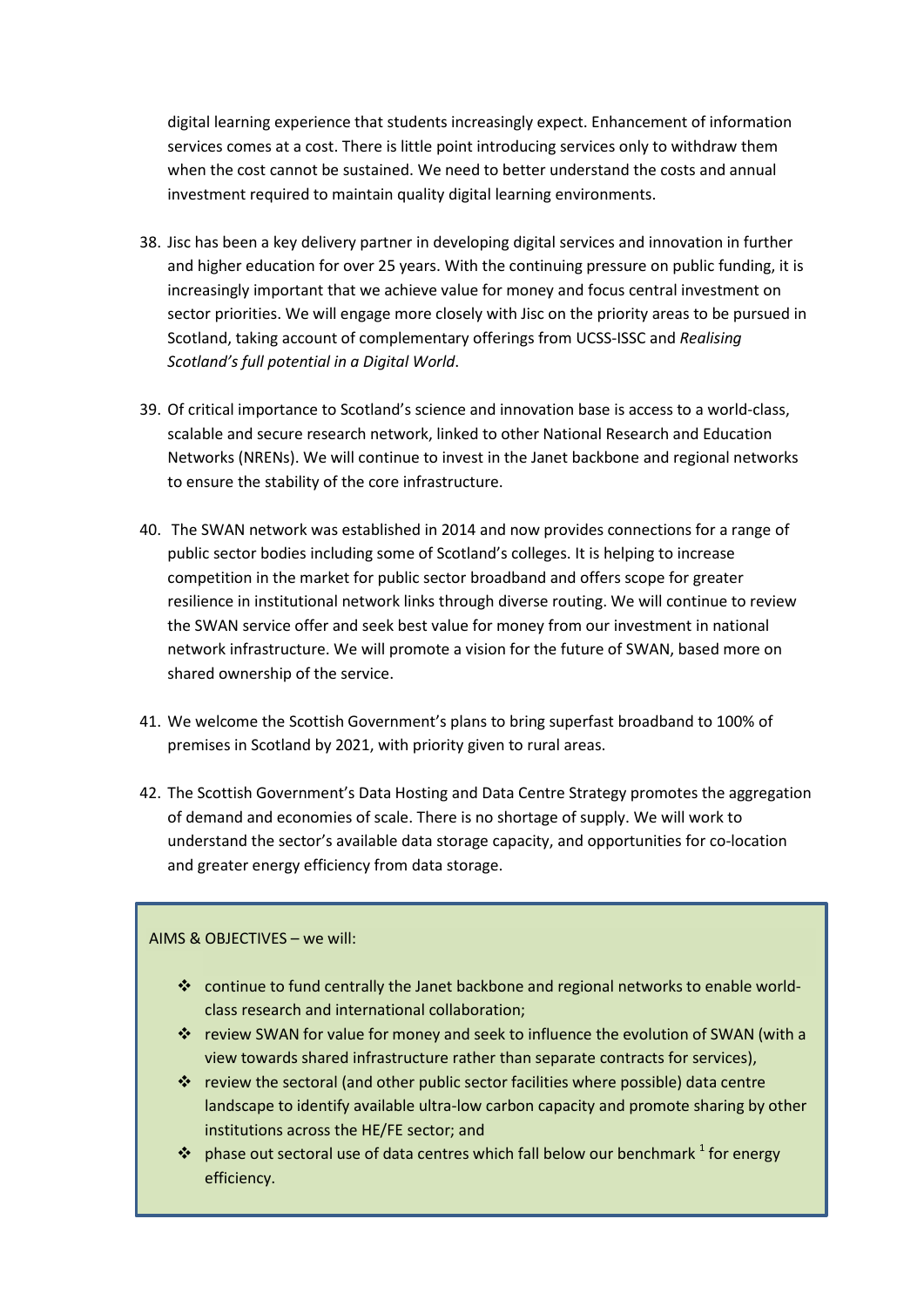### **Section 7: Digital Participation and Inclusion**

- 43. Universities and colleges support diverse populations of students and staff, and have made great progress in making information services accessible and progressing equalities online and offline. As digital becomes the default environment for offering learning, research and support, it's essential that services are accessible to all users, and from any device and location.
- 44. Updating and enhancing the IT skills of Scotland's people is vital if we are to make the most of digital opportunities. Universities and colleges are committed to the continued development of digital skills for their staff and students, as well as playing their part in community-based initiatives.
- 45. In line with the UNESCO OER Action Plan<sup>[7](#page-10-0)</sup>, we will promote the use of Open Educational Resources (OER) and Open Badging initiatives to support both formal and informal learning that is equitable, inclusive, open and participatory. We are committed to the aims of the Digital Participation charter<sup>[8](#page-10-1)</sup> and the Scottish Open Education Declaration<sup>[9](#page-10-2)</sup>.
- 46. Student partnership and engagement are distinctive strengths of further and higher education in Scotland. Involving students in the design of services which affect them makes good sense from a variety of perspectives. We will promote co-design as a principle in the development of student-facing services. The '5 (Digital) Rights' identified by the Youth Commission $^{10}$  are useful reference points for the design and governance of digital services.

- \* make Information Services open and accessible, ensuring they are represented and visible to students and staff at forums and that IS staff are actively engaged in institutional life to better understand users' needs and requirements;
- support the use of open licences<sup>1</sup> for all educational resources created with public funding;
- promote common ICT core skills and online learning (over and above core educational requirements) to develop personal digital skills, embedding relevant elements from the EU and Jisc frameworks to promote the development of learner and staff skills, and
- $\cdot \cdot$  involve students in the design and development of student-facing digital platforms, ensuring they meet usability and accessibility requirements, and address the 5 Digital Rights.

<span id="page-10-0"></span> <sup>7</sup> UNESCO, Ljubljana OER Action Plan

[https://en.unesco.org/sites/default/files/ljubljana\\_oer\\_action\\_plan\\_2017.pdf](https://en.unesco.org/sites/default/files/ljubljana_oer_action_plan_2017.pdf)

<span id="page-10-2"></span><span id="page-10-1"></span> $\frac{8}{9}$  <https://digitalparticipation.scot/the-charter><br>
9 Open Scotland, Scottish Open Education Declaration,<http://declaration.openscot.net/><br>
10 https://www.youngscot.net/wp-content<u>/uploads/2017/05/Five\_Rights\_Report\_</u>

<span id="page-10-3"></span>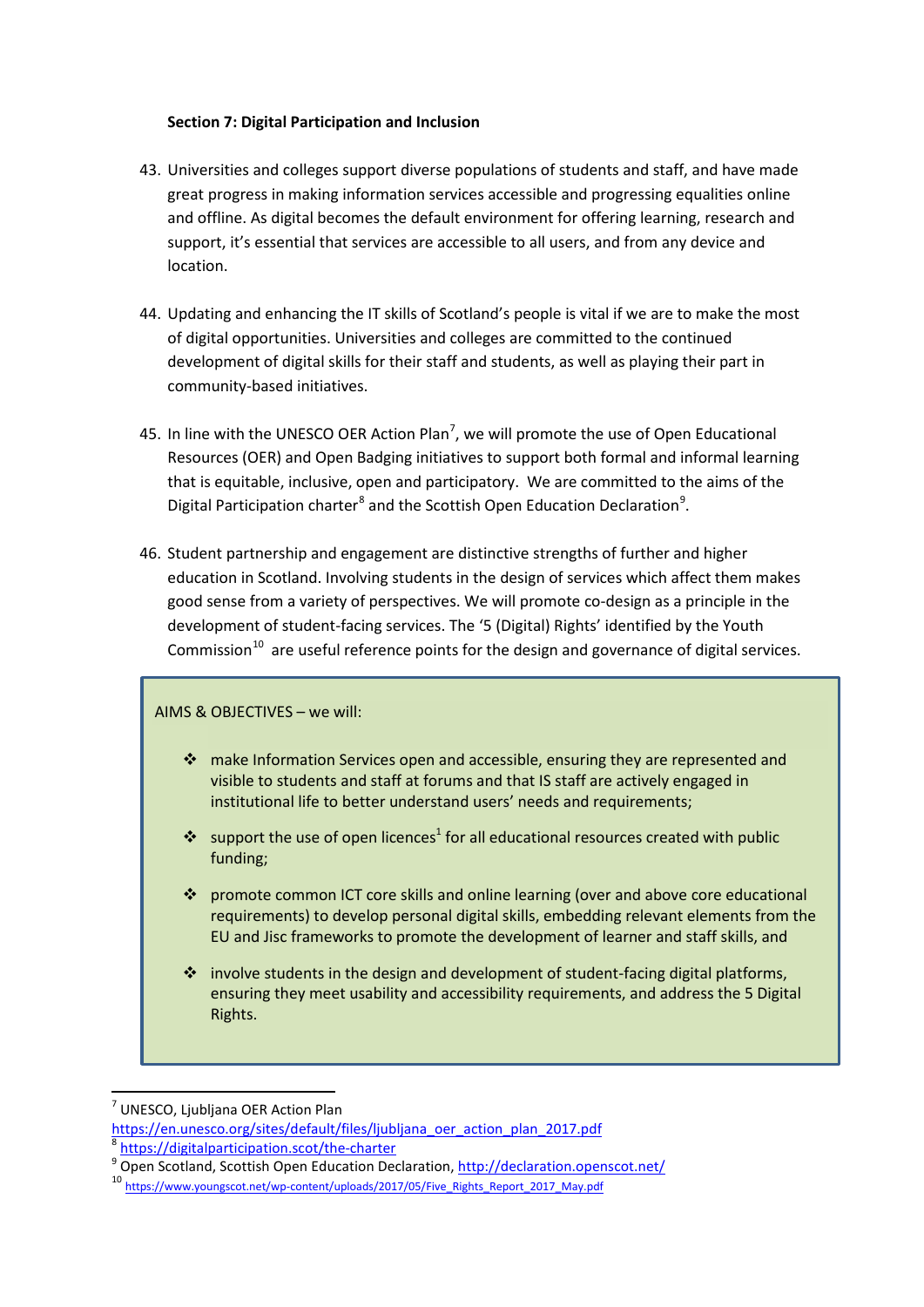#### **Governance Map**

#### **Annex**

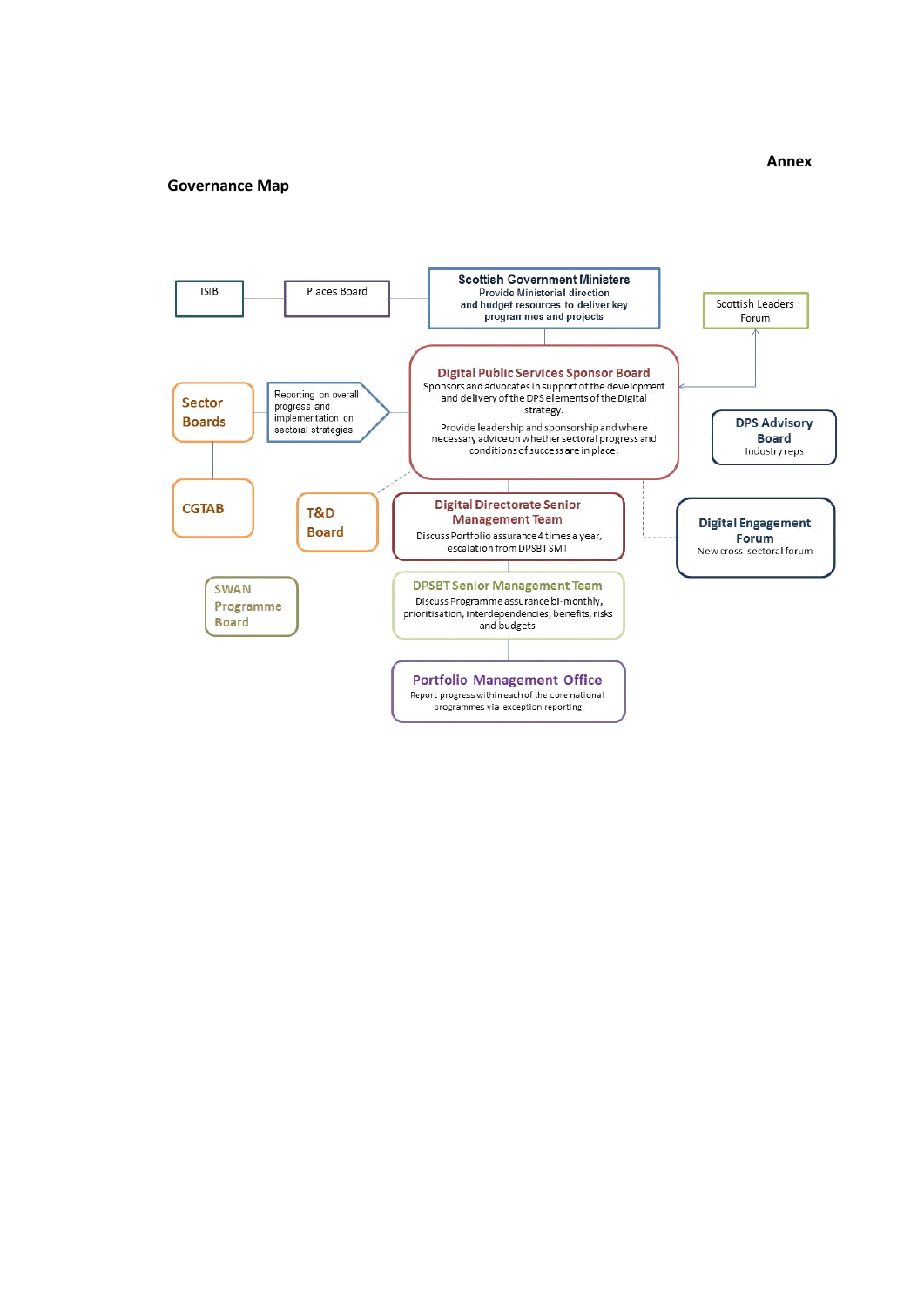### **GDPR: Key Changes**

- Data subject consent. Needs to be informed, specific, unambiguous, cover all specific use cases and given freely. Institutions will need to be able to evidence that consent has been given and can no longer rely on 'opt-out' boxes ie can no longer assume that lack of objection constitutes agreement. Increased onus on requirement to comply with withdrawal of consent. Note – where existing processing is based on consent, it is not necessary to obtain fresh consent if this was given in line with the GDPR requirements. Consent must be 'explicit' if data is sensitive.
- Definition of personal data expanded to include IP address, biometric data, mobile device ID and genetic data, if they can be linked back to an identifiable individual.
- Breach reporting to supervising authority (ICO for UK) timelines reduced to 72 hours from discovery, with notification to affected individuals where the incident could cause them serious harm.
- Fair processing/privacy notices need to be reviewed to ensure they include details of all types of processing for which the data will be used throughout its lifecycle.
- Register of personal data need to know where data is collected, stored, processed and shared and be able to delete or transfer it to another processor if asked to do so by the data subject.
- Privacy by design principles are needed for operation or research us of personal data and must include:
	- Privacy impact assessments
	- proactive approach, with prevention at core
	- Privacy as the 'default' setting (fail safe)
	- Privacy embedded into design
	- End-to-end security
	- Visibility and transparency
	- Data subject-centric
	- Pseudonymisation and encryption of personal data.
- Data security need to have 'state of the art' technical and organisational controls in place, including additional obligations to take the following steps, where appropriate (i.e. not needed in all cases, but based on privacy impact assessment):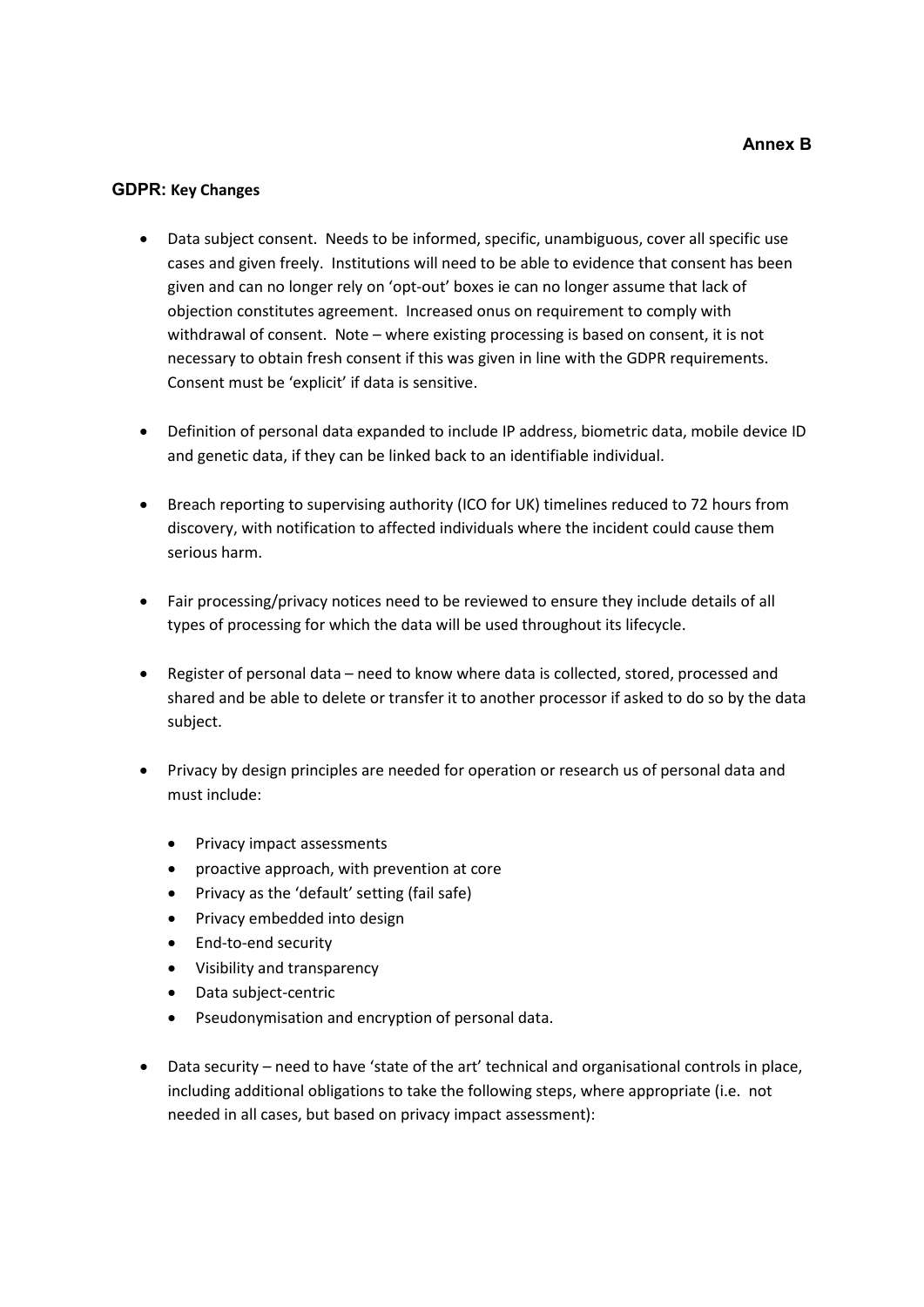- Ensure ongoing confidentiality, integrity, availability and resilience of IT systems to protect personal data
- Ability to restore availability and access to personal data in a timely manner in the event of a physical or technical incident
- A process for regularly testing, assessing and evaluating the effectiveness of control measures in place